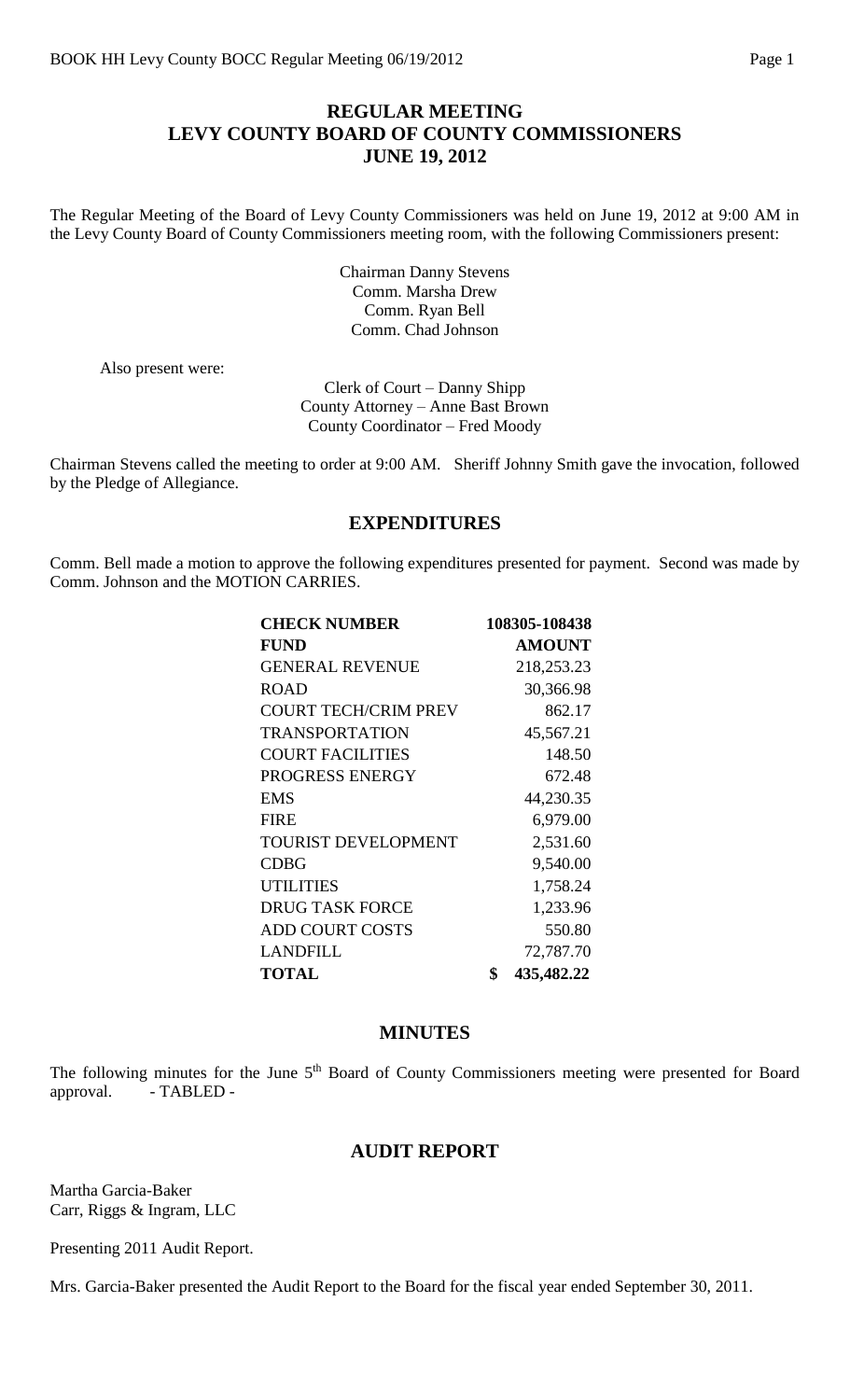# **CLERK OF COURT**

Danny Shipp, Clerk of Court

Presenting a request from the 8<sup>th</sup> Judicial Circuit to continue to contract with Paul Silverman as a special foreclosure magistrate.

Mr. Shipp requested Board approval of a request from the 8<sup>th</sup> Judicial Circuit to continue to contract with Paul Silverman as a special foreclosure magistrate. The estimated time frame for this contract would be from July 1, 2012 to the end of June 2013 at a cost of approximately \$15,750.

Comm. Bell made a motion to continue contracting with Paul Silverman as a special foreclosure magistrate as requested. Second was made by Comm. Johnson and the MOTION CARRIES.

### **DEPARTMENT REPORTS**

## **COUNTY COORDINATOR**

Fred Moody, County Coordinator

A. Consider reclassifying Ms. Connie Conley from Levy County Transit Interim Director to Levy County Transit Director.

Mr. Moody requested reclassification of Connie Conley from Levy County Transit Interim Director to Levy County Transit Director.

Comm. Drew made a motion to reclassify Connie Conley as Levy County Transit Director as requested. Second was made by Comm. Bell and the MOTION CARRIES.

B. Request from Mrs. Toni Collins of the Levy County Historical Society for a letter of support to be included with a grant application.

Mr. Moody requested on behalf of Mrs. Collins for a letter of support to be submitted with a small matching grant application submitted by the Cedar Key Historical Society for grant funds pertaining to a survey of the Helen Dunham. This was a late 19<sup>th</sup> century sternwheeler-steamboat which once played a vital part in the development and commerce of Levy County's timber industry.

Comm. Johnson made a motion to approve providing a letter of support for the Cedar Key Historical Society as requested. Second was made by Bell and the MOTION CARRIES.

Mr. Moody reminded the Board of the following upcoming events:

LARC has challenged all political candidates to a softball game on Saturday, June 23<sup>rd</sup> at Strickland Park in Chiefland. The gates will open at 5:00 P.M. and the game will start at 7:00 P.M.

A ceremony for Sgt. Carl Campbell is scheduled for Friday June 29<sup>th</sup> at 4:00 P.M. at the train depot in Chiefland.

The Finance Department is ready to start meeting with the departments about their budgets for the upcoming year.

#### **LIBRARY**

Lisa Brasher, Director

A. Request approval of Amendment 1 to the Auto-Graphics Contract.

Ms. Brasher requested Board approval of Amendment 1 to the Auto-Graphics Contract. Ms. Brasher explained the amendment is to eliminate the Pre-Project Consultation Visit and add an additional day of Training.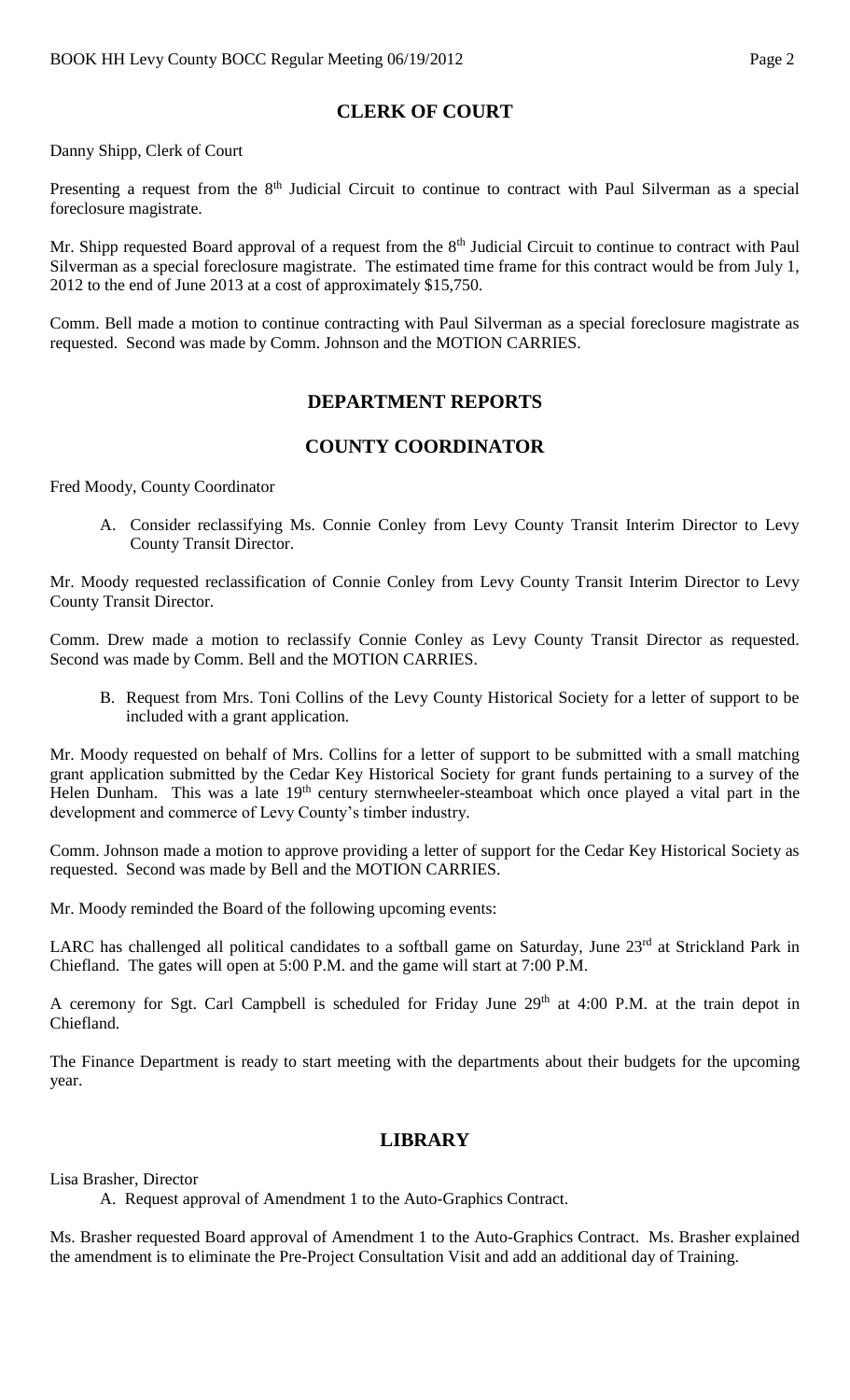Comm. Bell made a motion to approve Amendment 1 to the Auto-Graphics Contract as requested. Second was made by Comm. Johnson and the MOTION CARRIES.

B. Florida Celebrating 500 years in 2013.

Ms. Brasher presented to the Board a "time capsule" which had been provided to the Levy County Library by the Florida Department of State. The Department of State is coordinating "Viva Florida 500", a statewide, yearlong, multicultural commemoration in 2013. They are encouraging the Libraries to work with the County Commission to plan activities and programs in 2013 celebrate this event.

### **ROAD DEPARTMENT**

Bruce Greenlee, Administrative Superintendent

A. Open timber bids. (for bridge repair)

Mr. Greenlee presented a bid from Florida Forest Products in Cross City to the Board for the purchase of timber to repair the bridge on Buck Island Grade. Below are the amounts from the bid received:

| Quantity | Item                                 | Price                                         |  |
|----------|--------------------------------------|-----------------------------------------------|--|
| 8        | $12 \times 12 \times 24$ timbers     | $$624.96 /$ smooth<br>$560.28 / \text{rough}$ |  |
| 60       | $3 \times 8 \times 24$ decking board | $$100.88 /$ smooth or rough                   |  |
| 66       | $6 \times 8 \times 14$ stringers     | $$98.00 /$ smooth or rough                    |  |

Comm. Bell made a motion to approve the bid as presented from Florida Forest Products. Second was made by Comm. Drew and the MOTION CARRIES.

B. Start yearly bid process for items for the Road Department.

Mr. Greenlee requested Board approval to start the bid process for the following items for the Road Department:

| Asphalt           | <b>Emulsion Prime Tar</b>       |
|-------------------|---------------------------------|
| <b>Motor Oils</b> | <b>Galvanized Culvert Pipes</b> |
| Porta Potty       | <b>Safety Items</b>             |
| Sod               | Sign Materials                  |
| <b>Striping</b>   |                                 |

Comm. Drew made a motion to approve the Road Department starting the bid process for the above listed items for the Road Department. Second was made by Johnson and the MOTION CARRIES.

#### **SOLID WASTE**

Benny Jerrels, Director

Request permission to purchase John Deere 328D Skid Steer.

Mr. Jerrles requested Board approval to purchase a John Deere 328D Skid Steer and a Worksite Pro GS72 Scrap Grapple for use in the Recycling Building. Utilizing the Florida Sheriff's Association, Florida Association of Counties & Florida Fire Chief's Association, the bid received is listed below:

| John Deere 328D Skid Steer                 | \$34,954.28 |
|--------------------------------------------|-------------|
| John Deere Worksite Pro GS72 Scrap Grapple | \$3,933.00  |

Mr. Jerrels explained \$26,424.00 will come from the 2011-2012 Small County Consolidated Grant Agreement and the remainder \$12,463.28 will be taken from the Recycling Equipment budget.

Comm. Bell made a motion to approve the purchase of a John Deere 328D Skid Steer and a Worksite Pro GS72 Scrap Grapple as requested. Second was made by Comm. Johnson and the MOTION CARRIES.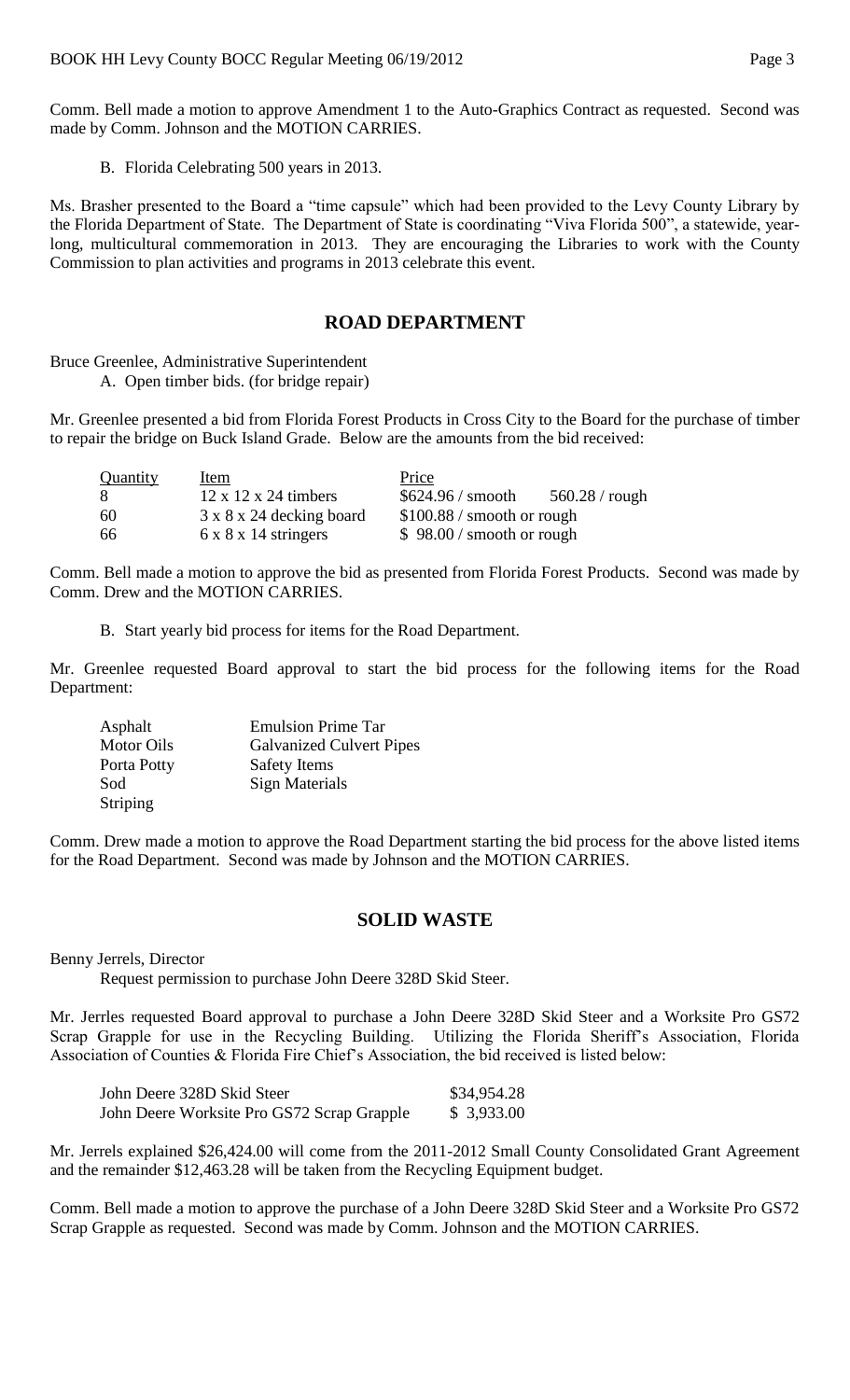# **LEVY COUNTY SHERIFF'S OFFICE**

Johnny Smith, Levy County Sheriff Lt. Scott Finnen Chief Dennis Strow, Williston Police Department

Allow Williston Police Department to use \$2,077 out of countywide communication fund to pay for electronic radio pay to talk to Levy County First Responders.

Lt. Scott Finnen requested Board approval to allow the Williston Police Department to use \$2,077 from the Countywide Communication Fund to purchase radios from Williams Communications, Inc. for the Williston Police Department. The Sheriff's Office has a base station which will be used for this. The addition of these radios will allow the Williston Police Officers and dispatchers to communicate with the Sheriff's Department in the event of an emergency.

Comm. Johnson made a motion to tentatively approve the purchase of radios from Williams Communication, Inc. as requested. Second was made by Comm. Bell and the MOTION CARRIES.

### **COUNTY ATTORNEY**

Anne Bast Brown, County Attorney

Approval of Settlement Agreement for David Lugo Maldonado, in settlement of potential foreclosure claim by County.

Atty. Brown requested board approval of a Settlement Agreement for David Lugo Maldonado, in settlement of potential foreclosure claim by the county for the SHIP mortgage in the amount of \$24,500. A settlement agreement has been negotiated with Mr. Maldonado for him to make payments of \$150 per month to the SHIP Department to reduce the balance of \$26,460 (original principal amount  $+4%$  interest since the past 24 months), with a final balloon payment due in July of 2014.

Comm. Bell made a motion to approve the Settlement Agreement with David Lugo Maldonado as presented. Second was made by Comm. Drew and the MOTION CARRIES.

## **COMMISSIONERS' REPORTS**

#### Comm. Bell

Request approval of the Twelfth Amended and Restated Agreement to Establish the Citrus, Levy, Marion Workforce Development Board ("CLM Workforce").

Comm. Bell presented and requested Board approval of the above stated Agreement. The Twelfth Amended and Restated Agreement amends the Eleventh Amended and Restated Agreement adopted by the Board on August 2, 2011 establishing up to two (2) Private Training Provider Representatives with one (1) representing not for profit training providers. The Agreement will be effective July 1, 2012.

Comm. Drew made a motion to approve the Twelfth Amended and Restated Agreement to Establish the CLM Workforce Development Board. Second was made by Comm. Johnson and the MOTION CARRIES.

Mr. Moody informed the Board members Karen was preparing a calendar of upcoming political events and will be sending copies out.

The meeting recessed at 9:57 A.M. The meeting reconvened at 10:08 A.M.

## **PUBLIC SAFETY**

#### David Knowles, Director

A. Request authorization for the Director to electronically sign for submission of Assistance to Firefighter Grant (AFG) application.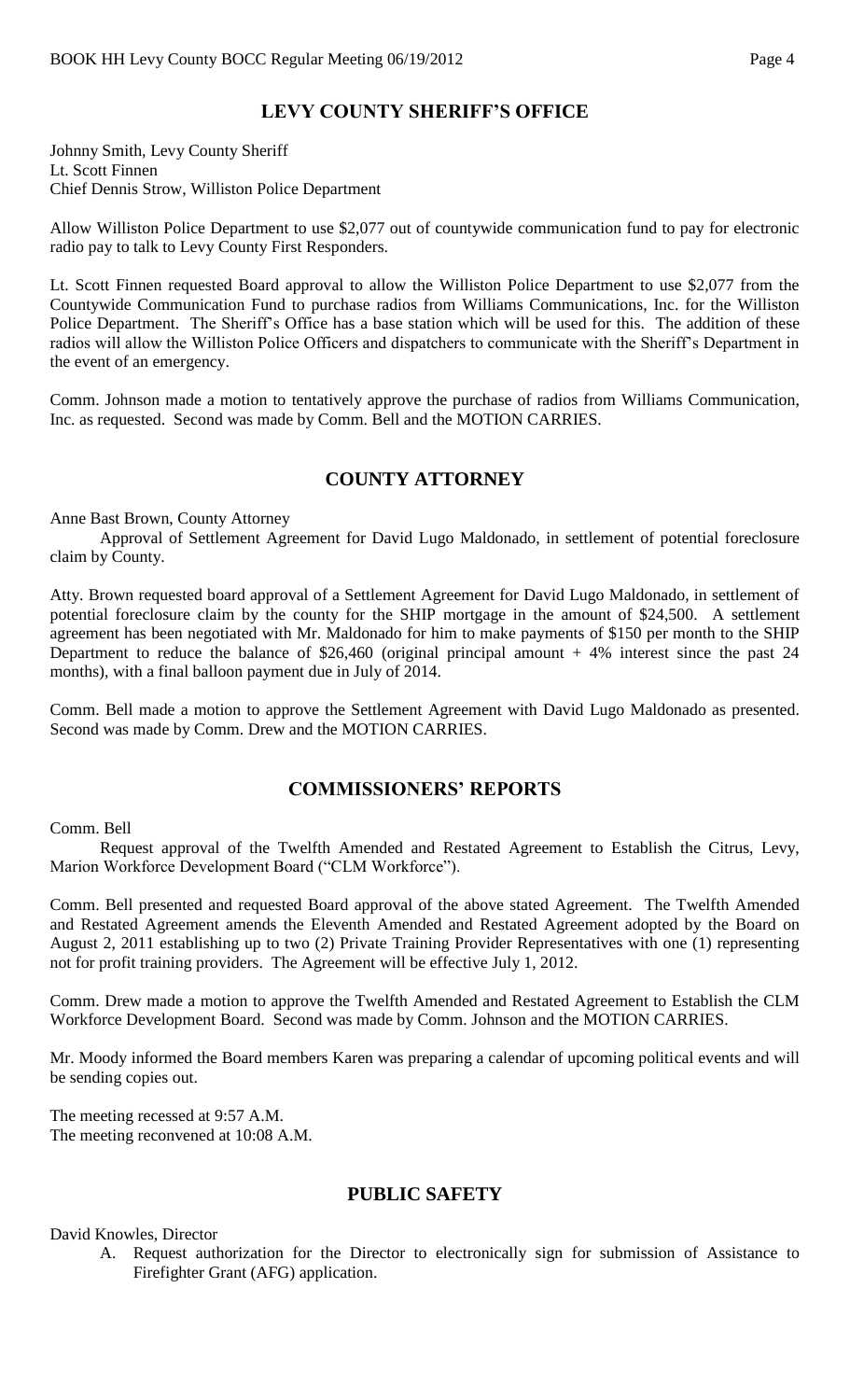Mr. Knowles requested Board approval for the Director to electronically sign for submission of Assistance to Firefighter Grant (AFG) application which is due by July  $6<sup>th</sup>$ . The items requested through this grant are two new ambulances, heart monitors, communications equipment, a water tender, bunker and air packs for the fire departments in the county.

Comm. Drew made a motion to approve Mr. Knowles, the Public Safety Director to electronically sign for submission of Assistance to the Firefighter Grant application as requested. Second was made by Comm. Bell and the MOTION CARRIES.

Mr. Knowles brought three items to the Board's attention:

1. EMS is currently working with the Department of Environmental Protection Agency on the Department of Corrections facility (the old Levy Forestry Camp) and moving forward in a positive way. Currently, Legislation will not be able to turn over ownership of the property to the County, but a Lease Agreement can be done for \$300 per year, if approved.

2. EMS was awarded a \$50,000 Grant, which had been applied for earlier in the year and will be used to purchase chest compression equipment for the outlying ambulances and transport units.

3. In the past few weeks, the EMS has had some vehicle problems: two of the ambulance motors need to be replaced. Mr. Knowles has been working with Mr. Moody to determine what could be done to keep enough units up and running.

B. Request approval of the agreement for Fowlers Bluff Volunteer Fire Department to merge with Levy County Fire Rescue. Requires signature.

Mr. Knowles introduced Chief David Florance of Fowlers Bluff Volunteer Fire Department and Dr. Robert Mount of Chiefland. Mr. Knowles then requested Board approval of the Agreement for Fowlers Bluff Volunteer Fire Department to merge with Levy County Fire Rescue renaming it to Levy County Fire Station #4.

Comm. Johnson made a motion to approve the Agreement for Fowlers Bluff Volunteer Fire Department to merge with Levy County Fire Rescue. Second was made by Comm. Drew and the MOTION CARRIES.

The meeting recessed at 10:18 A.M. The meeting reconvened at 11:03 A.M.

# **AGENT OF RECORD/BROKER SERVICES FOR EMPLOYEE BENEFITS**

Presentations were made from the following for Agent of Record/Broker services for employee benefits:

Bethany Schenk, BeneTek Corporation located in Orlando

Robin Riley, Brown & Brown, Public Risk Insurance Agency located in Daytona Beach

John K. Harman, Trace Milam and Patsy Stark, Compass Consulting Group, Inc., located in Jacksonville and Gainesville

Michael E. Michaelis, Don Martin Insurance, Inc. located in Williston

William W. Erwin, Sr. and Brett McMillan, Erwin Insurance Agency, Inc., located in Chiefland and Jacksonville

Upon completion of interviews by each of the providers, Comm. Bell stated he ranked his top three choices as follows:

- 1. Don Martin Insurance
- 2. Brown & Brown
- 3. BeneTech